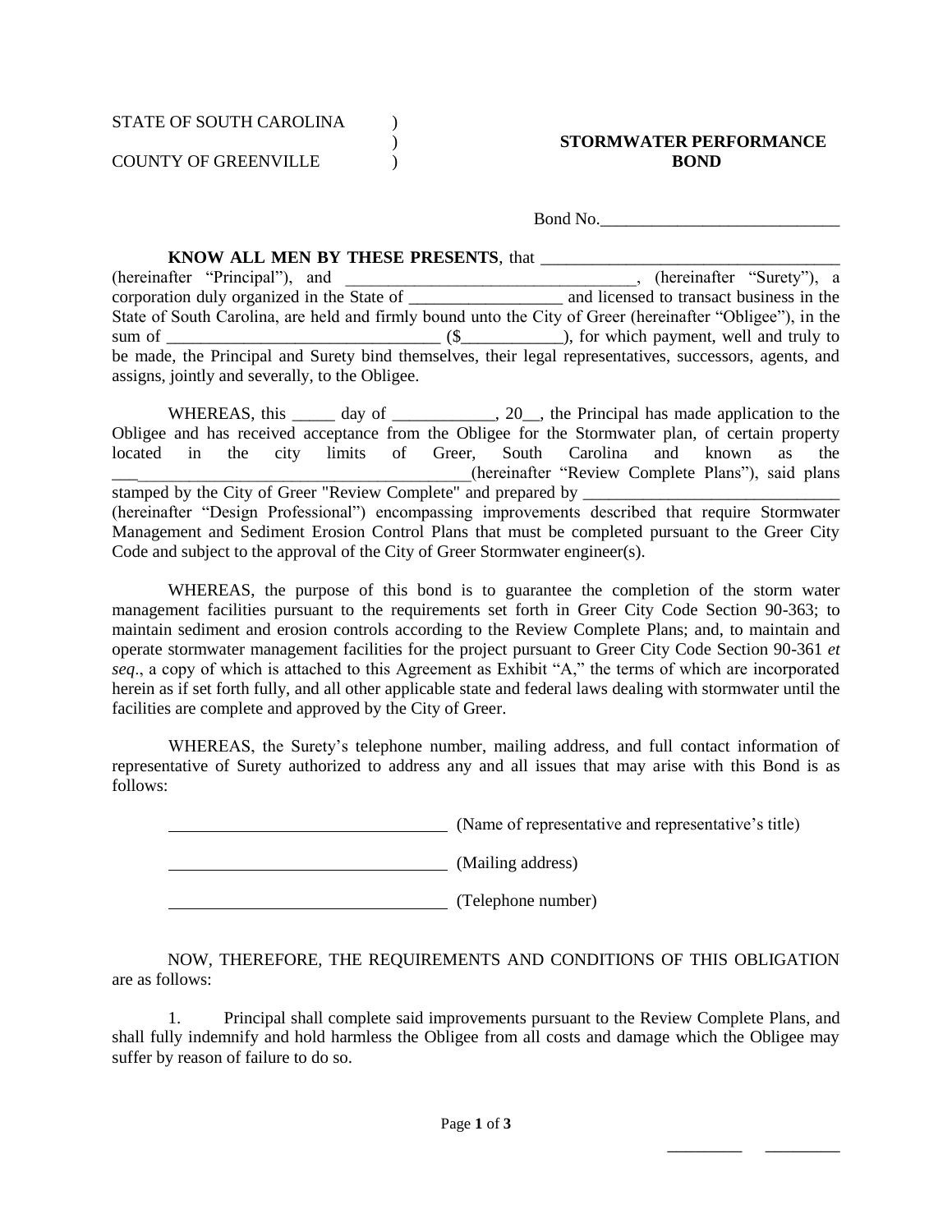2. It is agreed by the Principal and Surety that the amount of the bond  $(\text{\$}$   $)$  is based upon an estimate of the cost plus 20% (percent) prepared and sealed by a Professional Engineer license in the State of South Carolina to ensure the following:

- a. Complete the stormwater management facilities pursuant to the Review Complete Plans; and
- b. Maintain sediment and erosion controls according to the Review Complete Plans.

3. Term: The term of this Bond shall begin upon the date of this agreement until the "asbuilt" certification documents submitted by the Design Professional are accepted by the City Engineer; PROVIDED HOWEVER, that Twenty Percent (20%) of the Bond shall be retained for one-year past project completion/as- built certification acceptance. This Bond shall renew automatically until the project has reached final completion plus one year unless otherwise directed by the City Engineer.

4. Partial release of the bond is allowed annually for various stages of project completion, provided the work has been inspected and accepted by the City Engineer. The developer shall notify the City Engineer upon completion of each stage that is ready for inspection.

- 5. This Bond shall become due and payable upon the following:
	- a. Failure of the Principal to complete the stormwater management facilities according to the Review Complete Plans; or
	- b. Failure of the Principal to maintain sediment and erosion controls according to the Review Complete Plans; or
	- c. Failure to follow all requirements as set forth in Greer City Code § 90-361 et seq, attached as Exhibit "A;" or
	- d. Failure to abide by all state and federal laws dealing with stormwater.

6. Claims Procedure: In the event the Principal fails to comply with the Review Complete Plans, the Obligee shall provide written notice of the Principal's failure to perform to the Surety to the Surety's address indicated above by first-class mail. The Obligee will provide a "punch list" of items that have not been completed in the written notice to the Surety. Within thirty (30) days of the date of mailing of the written notice, the Surety shall pay the obligation in full.

7. Alternative Claims Procedure: In the event the Principal fails to comply with the Review Complete Plans, the Obligee shall provide written notice of the Principal's failure to perform to the Surety to the Surety's address indicated above by first-class mail. The Obligee shall provide a "punch list" of items that have not been completed in the written notice to the Surety. The Surety has the option to obtain bids from qualified contractors to undertake performance and completion of the punch list by which the Surety arranges for the contract to be secured with a like performance bond satisfactory to the Obligee.

The Surety must exercise its option in writing to the Obligee within fifteen (15) days of mailing of the written notice provided by the Obligee. The Surety must provide in writing within forty-five (45) days of mailing of the written notice by the Obligee, the list of qualified contractors it will use to complete the "punch list" and a new performance bond. Said performance bond shall be governed by the same terms set forth herein. The Obligee shall maintain the authority to approve all aspects of completion of the projection pursuant to the "Review Complete" plans, including, but not limited to the selection of

\_\_\_\_\_\_\_\_ \_\_\_\_\_\_\_\_